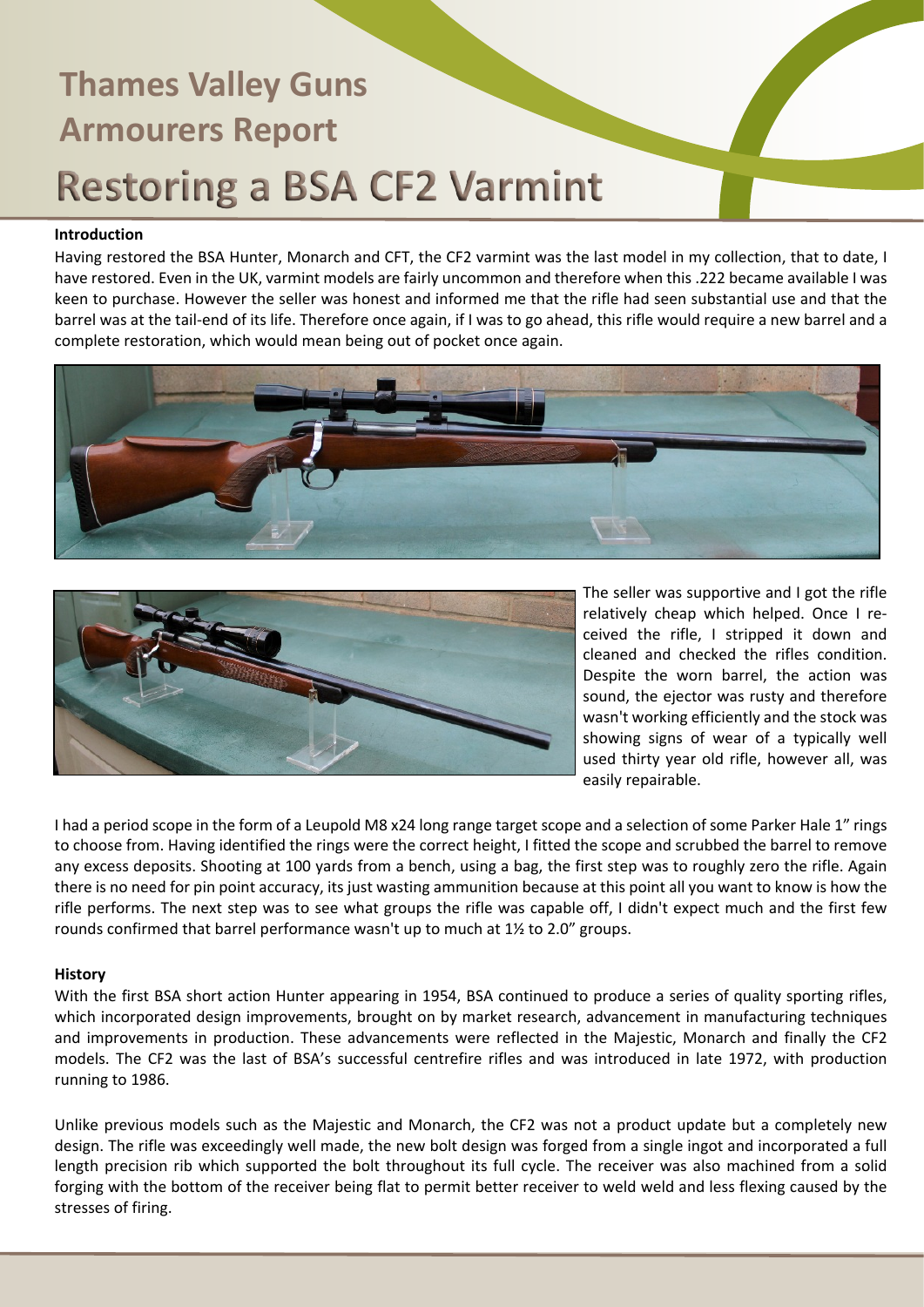Initially launched in .270 Win and 30.06, other popular calibres soon followed such as .308, .243, 7x57, .222 and magnum calibres such 7mm and .300WM. However all these rifles were in a light sporting or hunting configuration and at the beginning of the 1980's, BSA introduced a heavy barrelled varmint model based on experiences in the US. Mechanically the rifle differed little from the light sporting rifles, with the exception of a heavy target barrel and a American style stock. Varmint models where produced in all calibres up to and including the .300 Win mag. However in the last two years, whilst watching the UK market, I have only seen two varmint models, one in .222 and one and .308, which may indicate most rifles went to the US market.

### **Receiver**

The receiver is machined from a solid steel ingot and is 8½" long and 1¼" wide. The barrel screws into the receiver in the traditional way. Running internally down either side of the receiver, are the guides for the bolts twin locking lugs, which when fully engaged, rotate and locked in corresponding lugs in the receiver. However what is unique on this rifle is a guide rib that seats behind the left hand locking lug and runs the full length of the bolt to the rear of the bolt handle. The purpose of this guide rib is to produce stability and avoid "bolt wobble" as typically found on Mauser style actions.

The safety locking lug is the bolt handle recess at the rear of the receiver. As this rifle was originally designed for the





.222 Remington, the loading/ejection port is a shade over 3¼" which accommodates calibres up to .308 Winchester. Unlike the CFT discussed in my previous Armourers Report, the upper receiver does not have a 17mm scope rail machine into the receiver, but instead it is drilled and tapped for two scope bases. This is advantageous, as it permits scope bases suitable for other international markets to be fitted, thus making the rifle more attractive, which was essential for the likes of the US market.

The lower receiver is secured to the stock via the traditional master screws and a single recoil lug. The bottom of the receiver is flat for a accurate and strong receiver to stock bond. Like the ejection port, the magazine well is designed to accommodate calibres up to .308. However the magazine box is fitted with a spacer to permit the efficient loading and feeding of the .222 cartridge. Another difference between the CFT and the CF2 is the feed ramp. As rounds are staggered in the maga-

zine, the receiver has two feed ramps as seen in the image. To the rear of the receiver is the trigger assembly well, where the one piece trigger unit is secured using two pins. On the left of the receiver is the gas vent and receiver proof mark. On the opposite side, the serial number and the text "Made in England. Overall machine finish is to a high quality with a deep traditional bluing.

In summary the receiver is an excellent, strong design with a high quality finish, minimal parts and a smooth cycling action.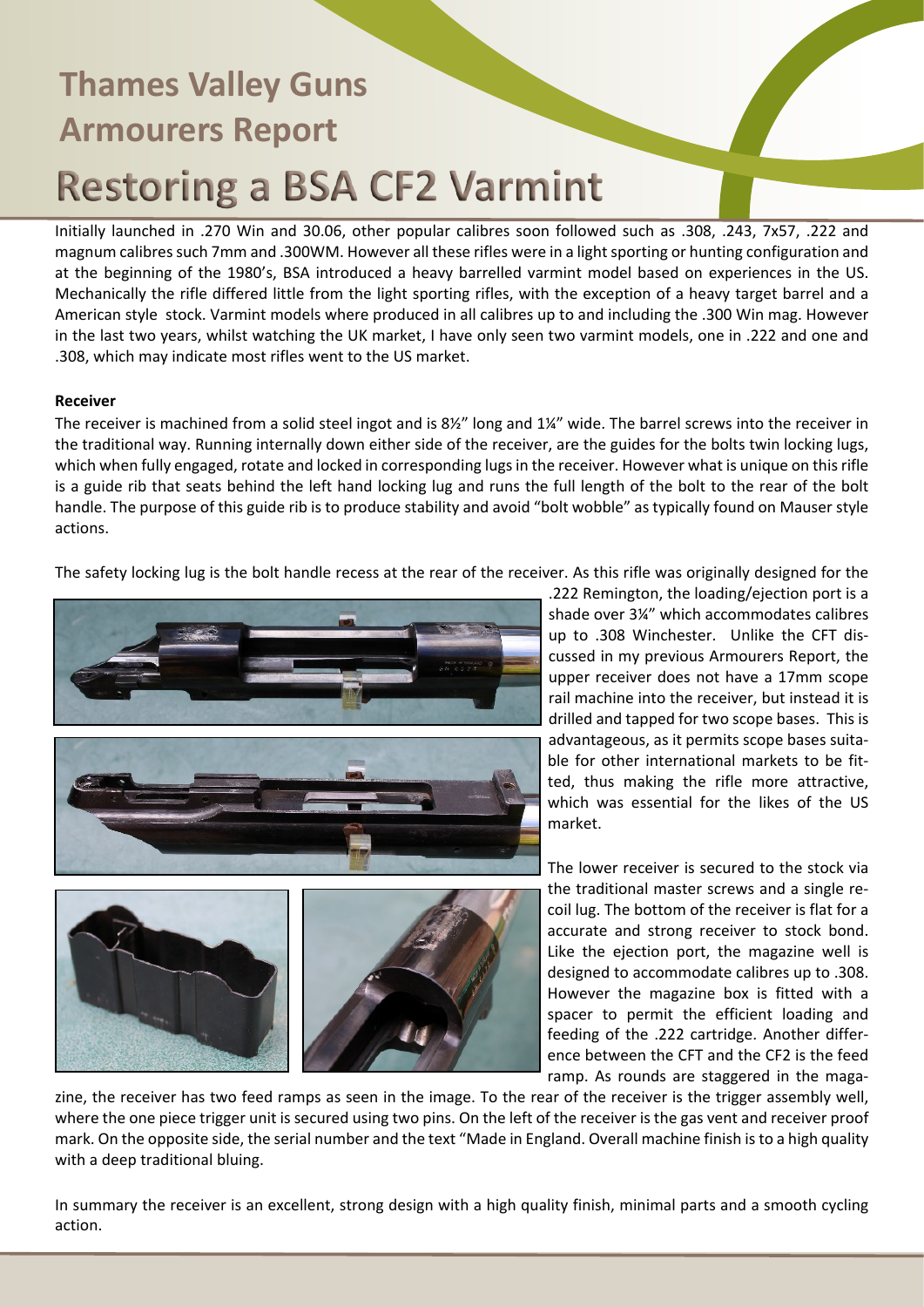### **Trigger Assembly**

The early BSA trigger assemblies were quite unique for there time in that it was a one piece unit that contained the



trigger, trigger pawl, sear, sear trip, various springs and ejector. With the introduction of the CF2 models the trigger unit had been improved slightly. The side plates now consisted of a two steel plates with the axis pins supporting the working parts and the safety catch. The sears secondary role is to act as the bolt stop but unlike earlier models, the whole unit was secured in the trigger well with two roll pins.

On the CF2, the safety catch is part of the trigger assembly and the safety can only be applied when the firing pin is cocked. When the bolt is cocked and closed, applying the safety catch

also locks the bolt in the closed position. However applying the safety catch, when the bolt is open, allows the bolt to be cycled and thus clearing of the chamber.

#### **Removing the bolt**

Removing the bolt differs from model to model. In the case of the BSA CF2. Simply open the bolt and depress the trigger. Keeping the trigger dressed will allow you to remove the bolt.

#### **Bolt**

As mentioned earlier, the CF2 models where an all new design, which was also reflect in the bolt assembly. Whilst the bolt uses the traditional twin locking lugs, unlike the Hunter series, the claw extractor has disappeared and has been replace by a spring loaded extractor located in the bolt face, something which was carried forward from the Monarch models.

The recessed bolt face also houses the ejector and when the bolt is fully closed, it is completely encased in the rear of the barrel, making for an extremely strong and safe design. Like previous designs, the cranked bolt handle and bolt body are part of the same forging, which adds considerable strength to the design. The purpose being, that the bolt handle acts as the third safety lug, when engaged in the receiver. However I have seen shooters grind down the bolt handle to increase the clearance for the scope, not realising this is a dangerous practice when the bolt handle acts as the safety lug.





As previously mentioned in the receiver section, a unique feature to the CFT and CF2 was the introduction of the bolt rib, which runs along the entire length of the bolt. The purpose of this rib is to act as a guide and prevents bolt wobble which was common in Mauser type designs.

Compared to older models, the steel cocking piece has a new profile, and contains the firing pin and the gun state indicator. The gun state indicator is a brass plunger which protrudes from the top of the cocking piece and is superior to the plastic versions used in previous models. When the action is cocked, it protrudes and when the firing pin is released it lays flush with the surface, thereby giving a clear state as to the rifle condition.

 As previous models, the bolt cocks on opening and therefore lifting and rotating the bolt body, cams the firing pin to the rear and engages in the bent on the bolt body. At the same time the cam on the top of the bolt handle engages in a corresponding cam in the receiver, which in turn generates primary extraction.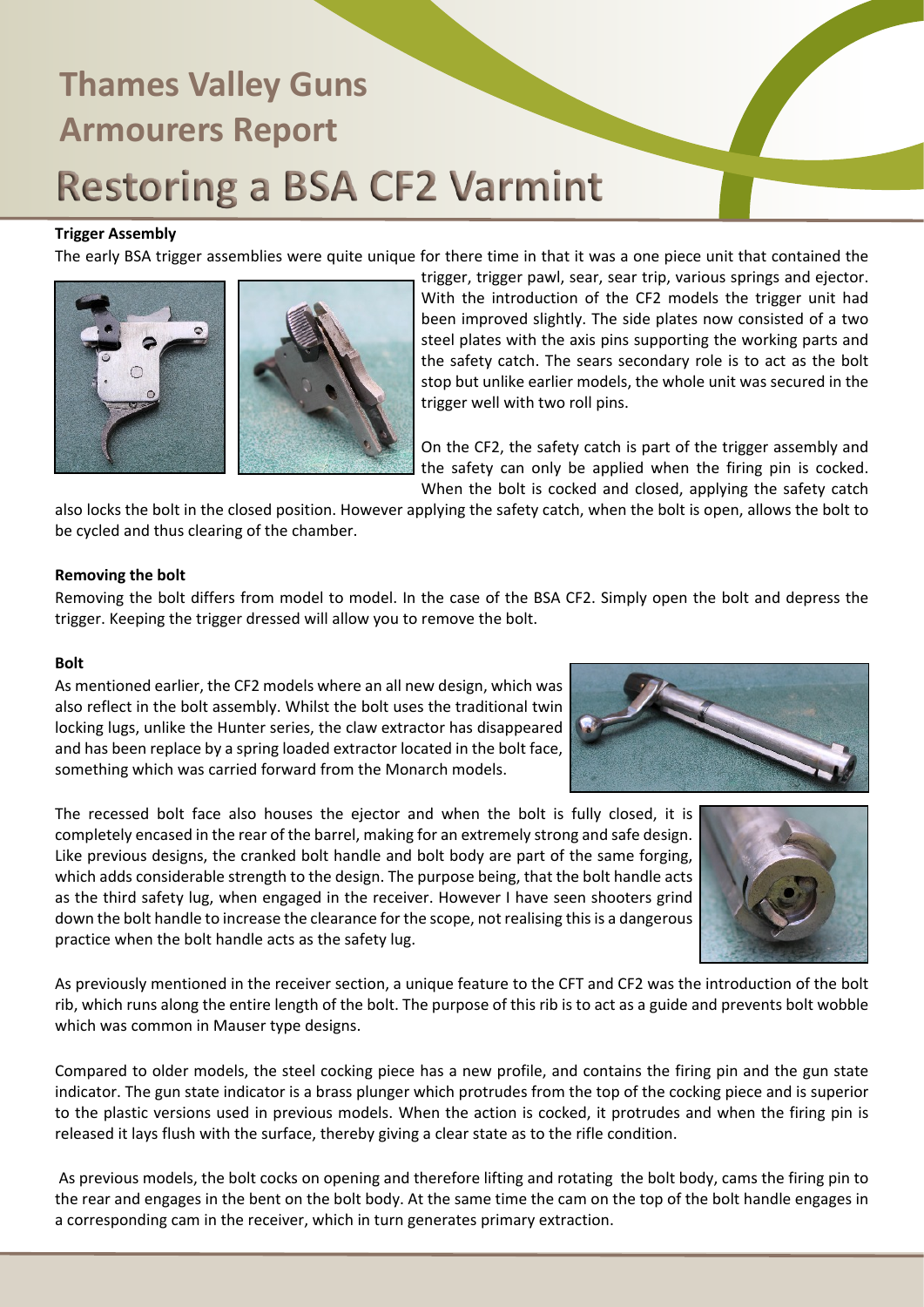The bolt has now reached its maximum rotation, the main locking lugs have disengaged and it is now possible to pull the bolt to the rear. Rearward movement of the bolt is arrested by the sear as it engage in the bent on the bottom of the bolt body. The position of the bent or recess in the bottom of the bolt body varies depending on the rifles calibre. As can be seen in the upper right hand image, the bent for the .222 cartridge is situated 2" from the bolt face. As the bolt is withdrawn past the rim of the cartridge, the sear rises and engages in the bent and rearward movement of the bolt is arrested.

Having overcome primary extraction and the firing pin has been withdrawn, the empty case is extracted from the chamber and is held on the bolt face by the extractor. The bolt face ejector is kept depressed until the empty case clears the ejection port. At this point, it is allowed to raise under the influence of its spring, push the rim of the cartridge, pivot it around the extractor and eject the empty case away from the rifle.





Unlike the CFT, the CF2 is a magazine fed rifle which consists of a magazine box, spring and double stack platform. Feeding a round

from the platform, forces the cartridge up the feed ramp and into the chamber until forward movement is halted by the chamber shoulder. The bolt continues forward slightly as the ejector is depressed and the rim of the extractor overrides the cartridge rim. Forward momentum is halted and the bolt handle is rotated, the firing pin bent engages on the sear and the locking lugs, lock into the corresponding lugs in the receiver. Whilst the trigger can be depressed at this stage and the firing pin released, the firing pin cannot strike the cartridge until the bolt handle is fully depressed, thus ensuring mechanical safety.

In summary this is a nice bolt, cycling is smooth, ejection is highly effective, the safety catch engagement is positive and easy to apply and the gun state indicator is highly visual and easy to detect in the dark. However an Armourers note, when new, the spring loaded plunger type ejectors are extremely effective at ejecting a empty case away from the rifle, regardless of what speed the bolt is withdrawn, however as these springs wear and are effected by age, effectiveness drops of rapidly and the empty case is dropped within the receiver, until the spring is replaced. As the pin securing the ejector is a blind hole, repairing them can be a pain.

### **Barrel**

The original tapered barrel is 27" long and is 1.8" at its widest point and narrows 0.8" at the muzzle. On this CF2 the original barrel was "shot out" and therefore I decided to have it re-barrelled and as I mentioned previously, this is not a cost effective solution as a new barrel costs more than the rifle is worth.

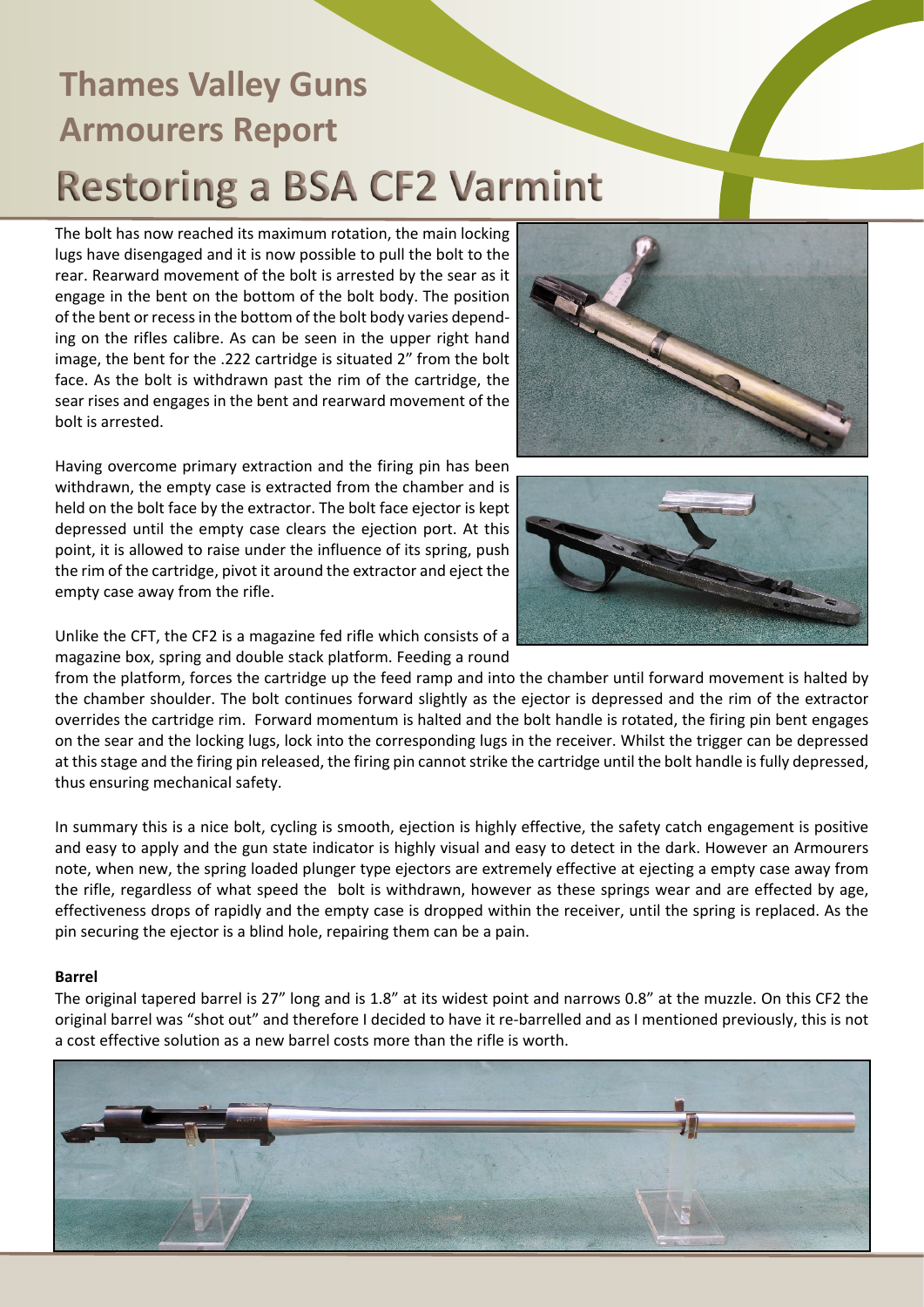Therefore this decision is based solely on the need to restore a classic rifle, not the resale value. The new barrel was to have the same dimensions as the original and I planned to cerakote both the receiver and barrel. Around the chamber of the original barrel was the various proof marks, which with the new barrel have been replaced by the current proof marks and their dates.

### **Stock**

The CF2 stock differs considerably from its CFT counterpart. The CFT is a typical target stock, where as you can see from





these images, the CF2 is a sporting/varmint style stock which is lighter and designed for a box magazine. The original stock was produced in walnut and had been finished with a deep glossy lacquer, which had seen some heavy use and had many transit marks reflective of its age. Therefore, I decided to remove the finish and return the stock to a natural walnut oil finish.

As with most rifles of the period, the original stock was not bedded and was seated directly into the wood, therefore to maximise the rifles performance, I pillar bedded the action as can be seen in the image above. BSA was an innovative rifle company, therefore you must ask, why did manufacturers not bed their rifles to get the best performance from them, I appreciate modern epoxy resins where not available, but why use not use an aluminium block or pillars to improve accuracy. I don't know the answer, but I guess it was probably a combination of things such as cost, wrong time-wrong place, shooting altitudes and concepts.

### **Accuracy test**

Unlike the CFT I did not complete any pre accuracy tests as the original .222 barrel was "shot out", therefore I decided to not only replaced the barrel but change the calibre to .223 Remington. As the rifle was fitted with a new barrel, some "running in" was required, plus I decided to carry out some load preparation. I chose N135, Lapua brass and Sierra 77gr bullets I produced 50 rounds and headed off to the range with my chronograph and cleaning rod.

Best results where 22gr of N135 and therefore back at the reloading bench, I produced a further 50 rounds. The next



trip to the range, shooting fully supported and at 100 yards produced the following three round groups, which were two 13mm's and one 5mm, producing an average group size of 10.3mm, which was perfectly acceptable for a barrel that was not even shot in yet.